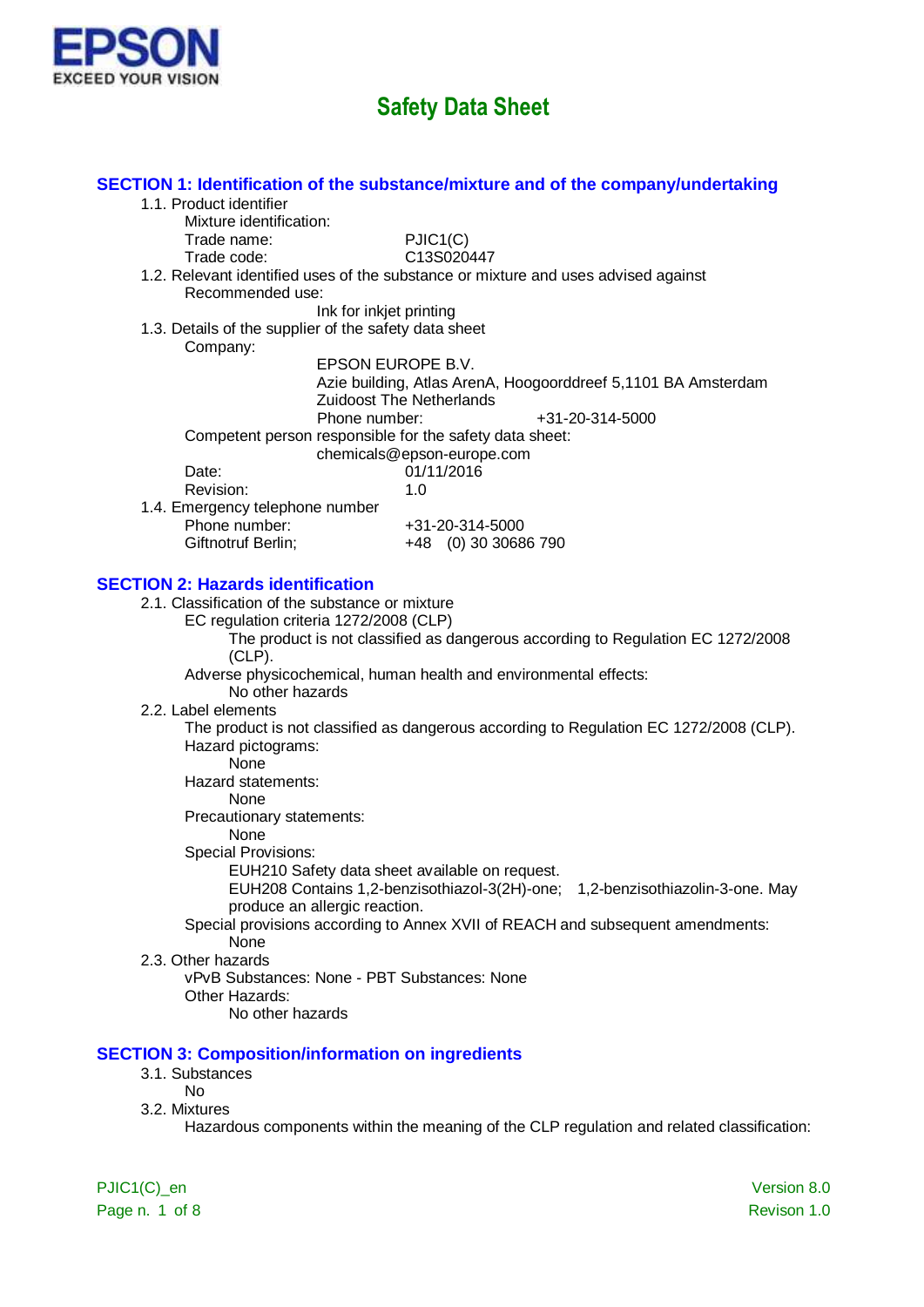

| Qty        | <b>Name</b>                        | <b>Ident. Number</b> |                        | <b>Classification</b>                              |
|------------|------------------------------------|----------------------|------------------------|----------------------------------------------------|
| $50\%$ ~   | Water                              | CAS:                 | 7732-18-5              | The product is not classified as                   |
| 65%        |                                    | EC:                  | 231-791-2              | dangerous according to                             |
|            |                                    |                      |                        | Regulation EC 1272/2008 (CLP).                     |
| $7\%$ ~    | 2-[2-(2-butoxyethoxy)et            | Index                | 603-183-00-0           | 3.3/1 Eye Dam. 1 H318                              |
| 10%        | hoxy]ethanol;                      | number:              |                        |                                                    |
|            | TEGBE; triethylene                 | CAS:                 | 143-22-6               |                                                    |
|            | glycol monobutyl ether             | EC:                  | 205-592-6              |                                                    |
|            |                                    |                      | REACH No.: 01-21194751 |                                                    |
|            |                                    |                      | 07-38                  |                                                    |
| $7\%$ ~    | Glycerol                           | CAS:                 | $56 - 81 - 5$          | The product is not classified as                   |
| 10%        |                                    | EC:                  | 200-289-5              | dangerous according to                             |
|            |                                    |                      |                        | Regulation EC 1272/2008 (CLP).                     |
| $0.25%$ ~  | Triethanol amine                   | CAS:                 | 102-71-6               | The product is not classified as                   |
| 0.5%       |                                    | EC:                  | 203-049-8              | dangerous according to                             |
|            |                                    |                      |                        | Regulation EC 1272/2008 (CLP).                     |
| $< 0.05\%$ | 1,2-benzisothiazol-3(2             | Index                | 613-088-00-6           | $\overline{\text{Q}}$ 3.1/4/Oral Acute Tox. 4 H302 |
|            | H)-one;<br>1,2-benzisothiazolin-3- | number:<br>CAS:      | 2634-33-5              | 3.2/2 Skin Irrit. 2 H315                           |
|            | one                                | EC:                  | 220-120-9              | 3.3/1 Eye Dam. 1 H318                              |
|            |                                    |                      |                        | 3.4.2/1-1A-1B Skin Sens.                           |
|            |                                    |                      |                        | 1,1A,1B H317                                       |
|            |                                    |                      |                        | 4.1/A1 Aquatic Acute 1 H400                        |

#### **SECTION 4: First aid measures**

- 4.1. Description of first aid measures
	- In case of skin contact:
		- Wash with plenty of water and soap.
	- In case of eyes contact:
		- In case of contact with eyes, rinse immediately with plenty of water and seek medical advice.
	- In case of Ingestion:

Do not under any circumstances induce vomiting. OBTAIN A MEDICAL EXAMINATION IMMEDIATELY.

- In case of Inhalation:
	- Remove casualty to fresh air and keep warm and at rest.
- 4.2. Most important symptoms and effects, both acute and delayed
	- None
- 4.3. Indication of any immediate medical attention and special treatment needed Treatment:

None

### **SECTION 5: Firefighting measures**

- 5.1. Extinguishing media
	- Suitable extinguishing media:
	- Water.
	- Carbon dioxide (CO2).

Extinguishing media which must not be used for safety reasons:

- None in particular.
- 5.2. Special hazards arising from the substance or mixture Do not inhale explosion and combustion gases.

Page n. 2 of 8 Revison 1.0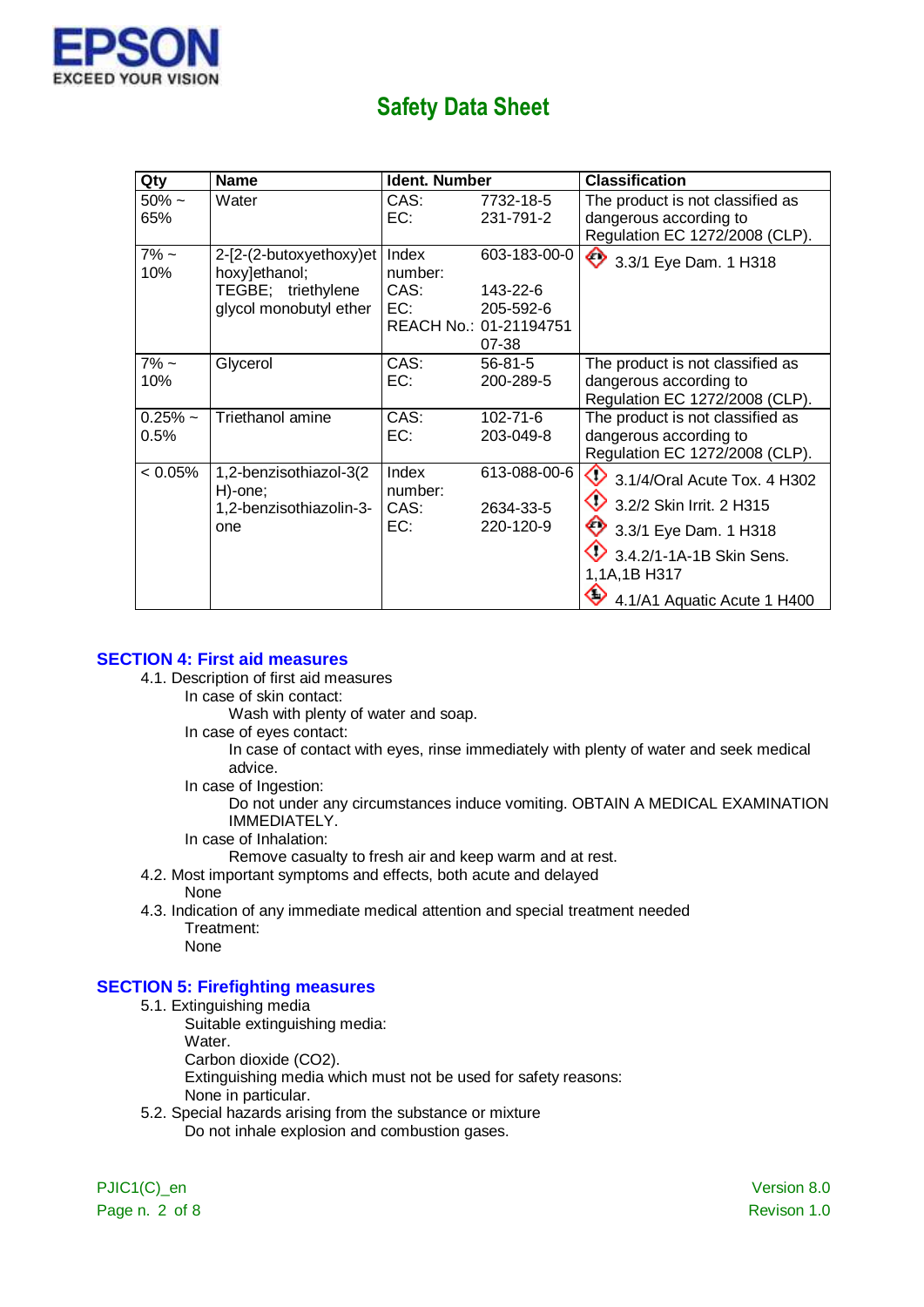

Burning produces heavy smoke.

- 5.3. Advice for firefighters
	- Use suitable breathing apparatus .

Collect contaminated fire extinguishing water separately. This must not be discharged into drains.

Move undamaged containers from immediate hazard area if it can be done safely.

#### **SECTION 6: Accidental release measures**

- 6.1. Personal precautions, protective equipment and emergency procedures
	- Wear personal protection equipment.
	- Remove persons to safety.

See protective measures under point 7 and 8.

6.2. Environmental precautions

Do not allow to enter into soil/subsoil. Do not allow to enter into surface water or drains. Retain contaminated washing water and dispose it.

In case of gas escape or of entry into waterways, soil or drains, inform the responsible authorities.

- Suitable material for taking up: absorbing material, organic, sand
- 6.3. Methods and material for containment and cleaning up
	- Wash with plenty of water.
- 6.4. Reference to other sections See also section 8 and 13

### **SECTION 7: Handling and storage**

- 7.1. Precautions for safe handling Avoid contact with skin and eyes, inhalation of vapours and mists. Do not eat or drink while working. See also section 8 for recommended protective equipment.
- 7.2. Conditions for safe storage, including any incompatibilities Keep away from food, drink and feed.
	- Incompatible materials:
	- None in particular.

Instructions as regards storage premises:

- Adequately ventilated premises.
- 7.3. Specific end use(s) None in particular

#### **SECTION 8: Exposure controls/personal protection**

- 8.1. Control parameters
	- Glycerol CAS: 56-81-5

- OEL Type: OSHA - LTE: 5 mg/m3 - Notes: PEL, as mist, respirable fraction

- OEL Type: OSHA - LTE: 15 mg/m3 - Notes: PEL, as mist, total dust

- DNEL Exposure Limit Values
	- No data available
- PNEC Exposure Limit Values
	- 2-[2-(2-butoxyethoxy)ethoxy]ethanol; TEGBE; triethylene glycol monobutyl ether CAS: 143-22-6
		- Target: Fresh Water Value: 1.5 mg/l
		- Target: Freshwater sediments Value: 5.77 mg/kg
		- Target: Marine water Value: 0.15 mg/l
		- Target: Marine water sediments Value: 0.13 mg/kg
		- Target: Microorganisms in sewage treatments Value: 200 mg/l
- 8.2. Exposure controls

Eye protection:

PJIC1(C) en Version 8.0 Page n. 3 of 8 Revison 1.0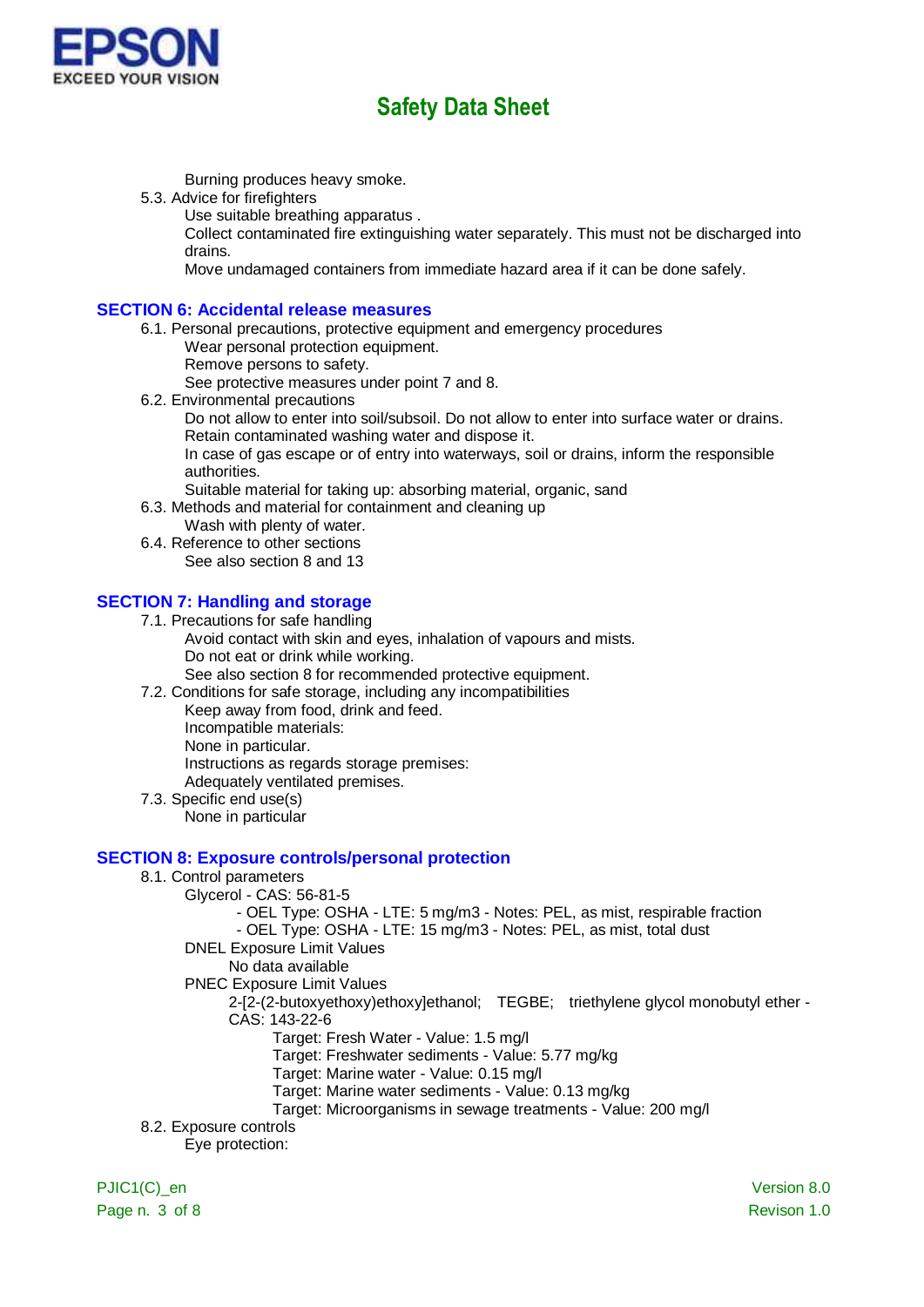

Not needed for normal use. Anyway, operate according good working practices. Protection for skin: No special precaution must be adopted for normal use. Protection for hands: Not needed for normal use. Respiratory protection: Not needed for normal use. Thermal Hazards: None Environmental exposure controls: None Appropriate engineering controls: None

#### **SECTION 9: Physical and chemical properties**

9.1. Information on basic physical and chemical properties<br>Appearance and colour: Cyan Liquid Appearance and colour: Odour: Slightly Odour threshold:  $NQ = NQ$  No data available<br>  $R = 8.5 \approx 9.8$  at 20 °C pH:  $8.5 \sim 9.8$ Melting point / freezing point: No data available Initial boiling point and boiling range: No data available Solid/gas flammability: No data available Upper/lower flammability or explosive limits: No data available Vapour density: No data available Flash point: The Contract of the Does not flash until 100 °C / 212 ° F

- Evaporation rate: No data available Vapour pressure:<br>
Relative density:<br>
Relative density:<br>
1 069 at 20 °C. Relative density: Solubility in water:<br>
Solubility in oil:<br>
Solubility in oil:<br>
Complete Rolubility in oil: Partition coefficient (n-octanol/water): No data available Auto-ignition temperature: No data available Decomposition temperature: No data available Viscosity:  $\leq$  5 mPa·s at 20 °C<br>Explosive properties:  $\leq$  No data available Explosive properties:<br>
Oxidizing properties:<br>
Oxidizing properties:<br>
No data available Oxidizing properties:
- 9.2. Other information Miscibility: Miscibility: No data available Fat Solubility: No data available Conductivity: Conductivity: No data available

#### **SECTION 10: Stability and reactivity**

- 10.1. Reactivity
- Stable under normal conditions 10.2. Chemical stability
- Stable under normal conditions
- 10.3. Possibility of hazardous reactions None
- 10.4. Conditions to avoid Stable under normal conditions.
- 10.5. Incompatible materials None in particular.

(closed cup method, ASTM D 3278) No data available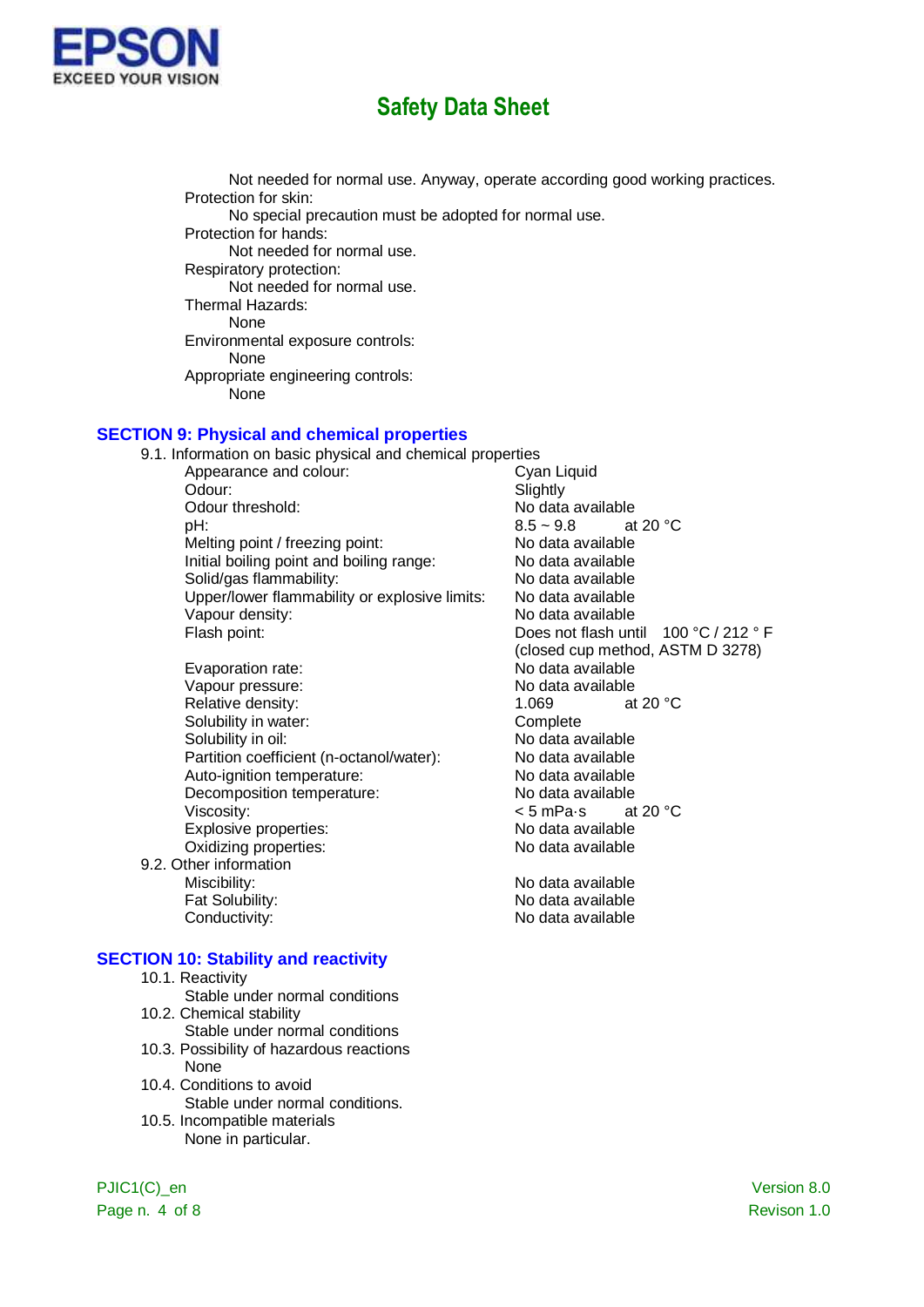

10.6. Hazardous decomposition products None.

### **SECTION 11: Toxicological information**

- 11.1. Information on toxicological effects
	- Toxicological information of the mixture:

a) acute toxicity:

- Test: LD50 Route: Oral Species: Rat > 2500 mg/kg
- Test: LD50 Route: Dermal Species: Rat > 2000 mg/kg
- b) skin corrosion/irritation:

Test: Skin Irritant - Species: Rabbit Mild irritant

- c) serious eye damage/irritation:
	- Test: Eye Irritant Species: Rabbit Minimal irritant
- d) respiratory or skin sensitisation:
	- Test: Skin Sensitisation Route: LLNA Species: Mouse Non-sensitiser
- e) germ cell mutagenicity:
	- Test: Mutagenesis Species: Salmonella Typhimurium and Escherichia coli Negative
- Toxicological information of the main substances found in the mixture:
	- 2-[2-(2-butoxyethoxy)ethoxy]ethanol; TEGBE; triethylene glycol monobutyl ether CAS: 143-22-6
	- a) acute toxicity:
		- Test: LD50 Route: Dermal Species: Rabbit = 3.54 ml/kg Source: American Industrial Hygiene Association Journal. Vol. 23, Pg. 95, 1962.
		- Test: LD50 Route: Oral Species: Rat = 5300 mg/kg Source: Office of Toxic Substances Report. Vol. OTS,
	- Glycerol CAS: 56-81-5
	- a) acute toxicity:
		- Test: LD50 Route: Oral Species: Guinea pig = 7750 mg/kg Source: Journal of Industrial Hygiene and Toxicology. Vol. 23, Pg. 259, 1941
		- Test: LDLo Route: Oral Species: Human = 1428 mg/kg Source: "Toxicology of Drugs and Chemicals," Deichmann, W.B., New York, Academic Press, Inc., 1969Vol. -, Pg. 288, 1969. - Notes: BEHAVIORAL: HEADACHE
		- GASTROINTESTINAL: NAUSEA OR VOMITING
	- Triethanol amine CAS: 102-71-6
	- a) acute toxicity:
		- Test: LD50 Route: Oral Species: Guinea pig = 2200 mg/kg Source: "Toxicometric Parameters of Industrial Toxic Chemicals Under Single Exposure," Izmerov, N.F., et al., Moscow, Centre of International Projects, GKNT, 1982Vol. -, Pg. 114, 1982.
		- Test: LD50 Route: Oral Species: Mouse = 5846 mg/kg Source: Science Reports of the Research Institutes, Tohoku University, Series C: Medicine. Vol. 36(1-4), Pg. 10, 1989. - Notes: GASTROINTESTINAL: "HYPERMOTILITY, DIARRHEA" KIDNEY, URETER, AND BLADDER: OTHER CHANGES BEHAVIORAL: CONVULSIONS OR EFFECT ON SEIZURE THRESHOLD
- If not differently specified, the information required in Regulation (EU) 2015/830 listed below must be considered as 'No data available':
	- a) acute toxicity;
	- b) skin corrosion/irritation;
	- c) serious eye damage/irritation;
	- d) respiratory or skin sensitisation;
	- e) germ cell mutagenicity;
	- f) carcinogenicity;

PJIC1(C) en Version 8.0 Page n. 5 of 8 Revison 1.0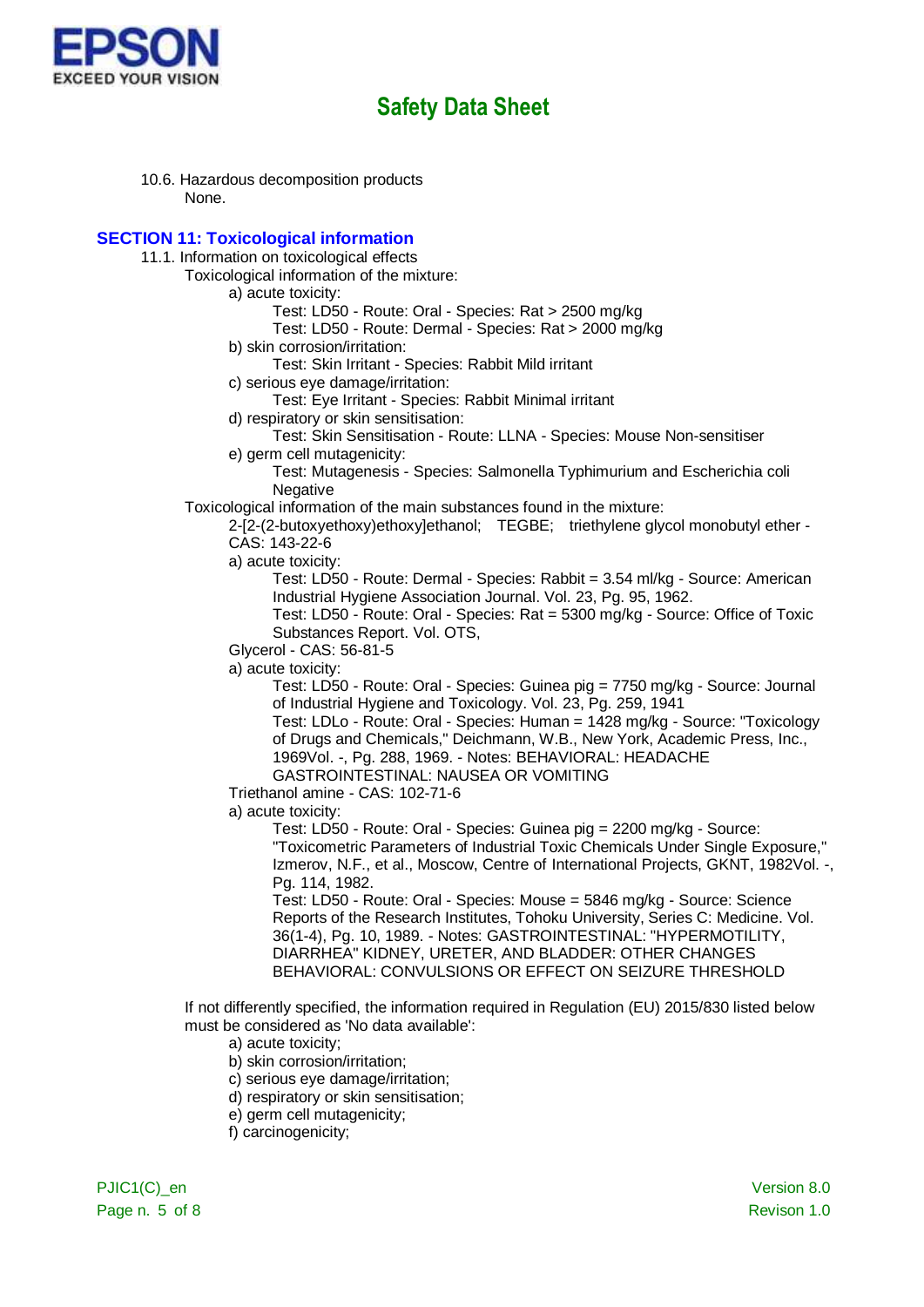

- g) reproductive toxicity;
- h) STOT-single exposure;
- i) STOT-repeated exposure;
- i) aspiration hazard.

### **SECTION 12: Ecological information**

- 12.1. Toxicity
	- Adopt good working practices, so that the product is not released into the environment. No data available
- 12.2. Persistence and degradability
	- No data available
- 12.3. Bioaccumulative potential No data available
- 12.4. Mobility in soil
	- No data available
- 12.5. Results of PBT and vPvB assessment vPvB Substances: None - PBT Substances: None
- 12.6. Other adverse effects None

### **SECTION 13: Disposal considerations**

13.1. Waste treatment methods

Recover if possible. In so doing, comply with the local and national regulations currently in force.

### **SECTION 14: Transport information**

14.1. UN number

Not classified as dangerous in the meaning of transport regulations.

- 14.2. UN proper shipping name No data available
- 14.3. Transport hazard class(es) No data available
- 14.4. Packing group
- No data available 14.5. Environmental hazards
- No data available
- 14.6. Special precautions for user No data available
- 14.7. Transport in bulk according to Annex II of MARPOL73/78 and the IBC Code No data available

### **SECTION 15: Regulatory information**

- 15.1. Safety, health and environmental regulations/legislation specific for the substance or mixture Dir. 98/24/EC (Risks related to chemical agents at work)
	- Dir. 2000/39/EC (Occupational exposure limit values) Regulation (EC) n. 1907/2006 (REACH) Regulation (EC) n. 1272/2008 (CLP) Regulation (EC) n. 790/2009 (ATP 1 CLP) and (EU) n. 758/2013 Regulation (EU) 2015/830 Regulation (EU) n. 286/2011 (ATP 2 CLP) Regulation (EU) n. 618/2012 (ATP 3 CLP) Regulation (EU) n. 487/2013 (ATP 4 CLP) Regulation (EU) n. 944/2013 (ATP 5 CLP)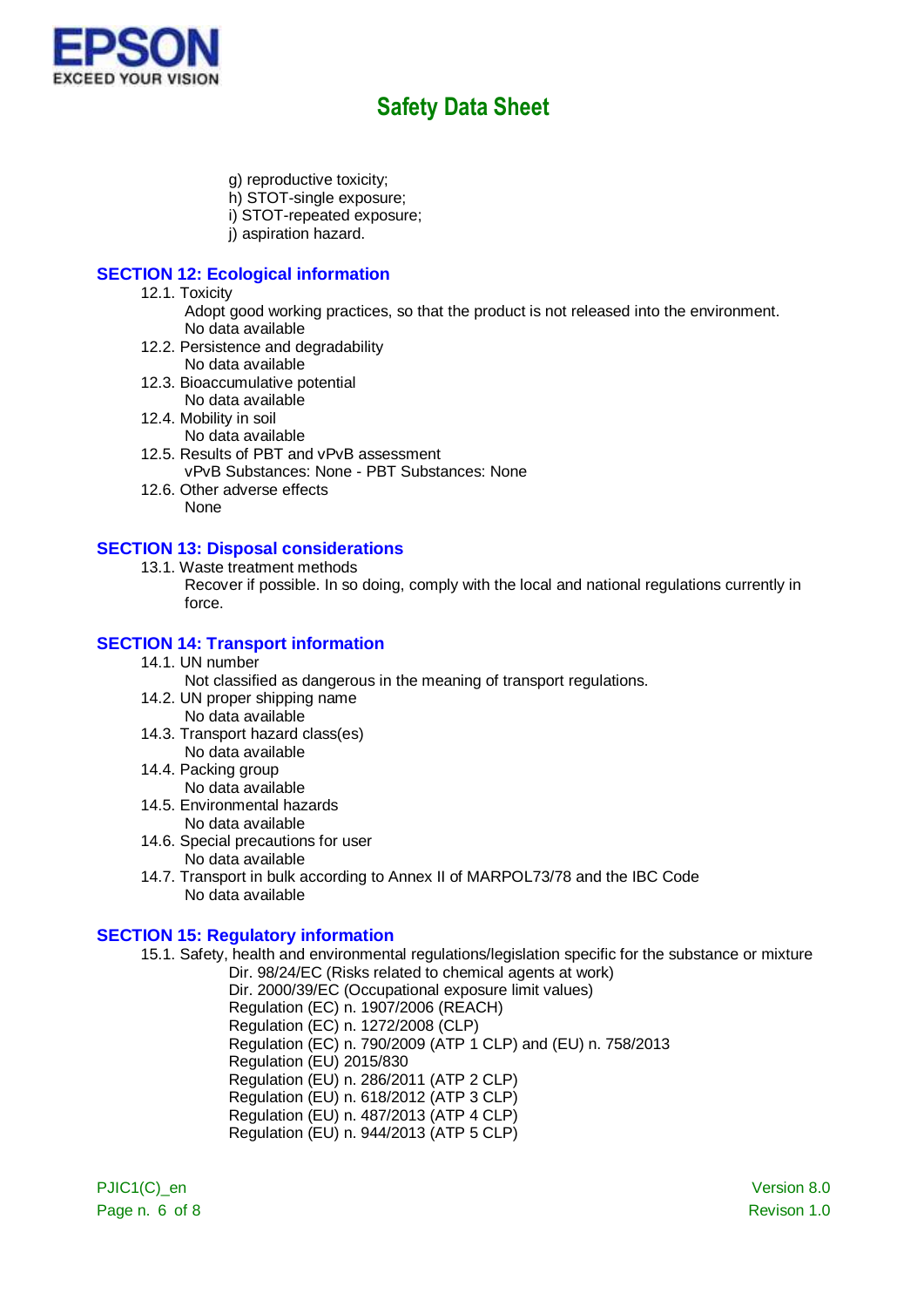

Regulation (EU) n. 605/2014 (ATP 6 CLP) Restrictions related to the product or the substances contained according to Annex XVII Regulation (EC) 1907/2006 (REACH) and subsequent modifications: Restrictions related to the product: No restriction. Restrictions related to the substances contained: No restriction. Where applicable, refer to the following regulatory provisions : Directive 2003/105/CE ('Activities linked to risks of serious accidents') and subsequent amendments. Regulation (EC) nr 648/2004 (detergents). 1999/13/EC (VOC directive)

Provisions related to directives 82/501/EC(Seveso), 96/82/EC(Seveso II): No data available

15.2. Chemical safety assessment

No

### **SECTION 16: Other information**

Full text of phrases referred to in Section 3:

H318 Causes serious eye damage.

H302 Harmful if swallowed.

H315 Causes skin irritation.

H317 May cause an allergic skin reaction.

H400 Very toxic to aquatic life.

| <b>Hazard class and</b> | Code                | <b>Description</b>                   |
|-------------------------|---------------------|--------------------------------------|
| hazard category         |                     |                                      |
| Acute Tox. 4            | 3.1/4/Oral          | Acute toxicity (oral), Category 4    |
| Skin Irrit. 2           | 3.2/2               | Skin irritation, Category 2          |
| Eye Dam. 1              | 3.3/1               | Serious eye damage, Category 1       |
| Skin Sens. 1,1A,1B      | $3.4.2/1 - 1A - 1B$ | Skin Sensitisation, Category 1,1A,1B |
| Aquatic Acute 1         | 4.1/A1              | Acute aquatic hazard, category 1     |

This document was prepared by a competent person who has received appropriate training. Main bibliographic sources:

ECDIN - Environmental Chemicals Data and Information Network - Joint Research Centre, Commission of the European Communities

SAX's DANGEROUS PROPERTIES OF INDUSTRIAL MATERIALS - Eight Edition - Van Nostrand Reinold

CCNL - Appendix 1

Insert further consulted bibliography

The information contained herein is based on our state of knowledge at the above-specified date. It refers solely to the product indicated and constitutes no guarantee of particular quality.

It is the duty of the user to ensure that this information is appropriate and complete with respect to the specific use intended.

This Safety Data Sheet cancels and replaces any preceding release.

| ADR:                      | European Agreement concerning the International Carriage of   |  |  |
|---------------------------|---------------------------------------------------------------|--|--|
|                           | Dangerous Goods by Road.                                      |  |  |
| $\cap$ $\wedge$ $\circ$ . | Chamical Abotracto Cangias (division of the American Chamical |  |  |

- CAS: Chemical Abstracts Service (division of the American Chemical Society).
- CLP: Classification, Labeling, Packaging.
- DNEL: Derived No Effect Level.

PJIC1(C) en Version 8.0 Page n. 7 of 8 Revison 1.0